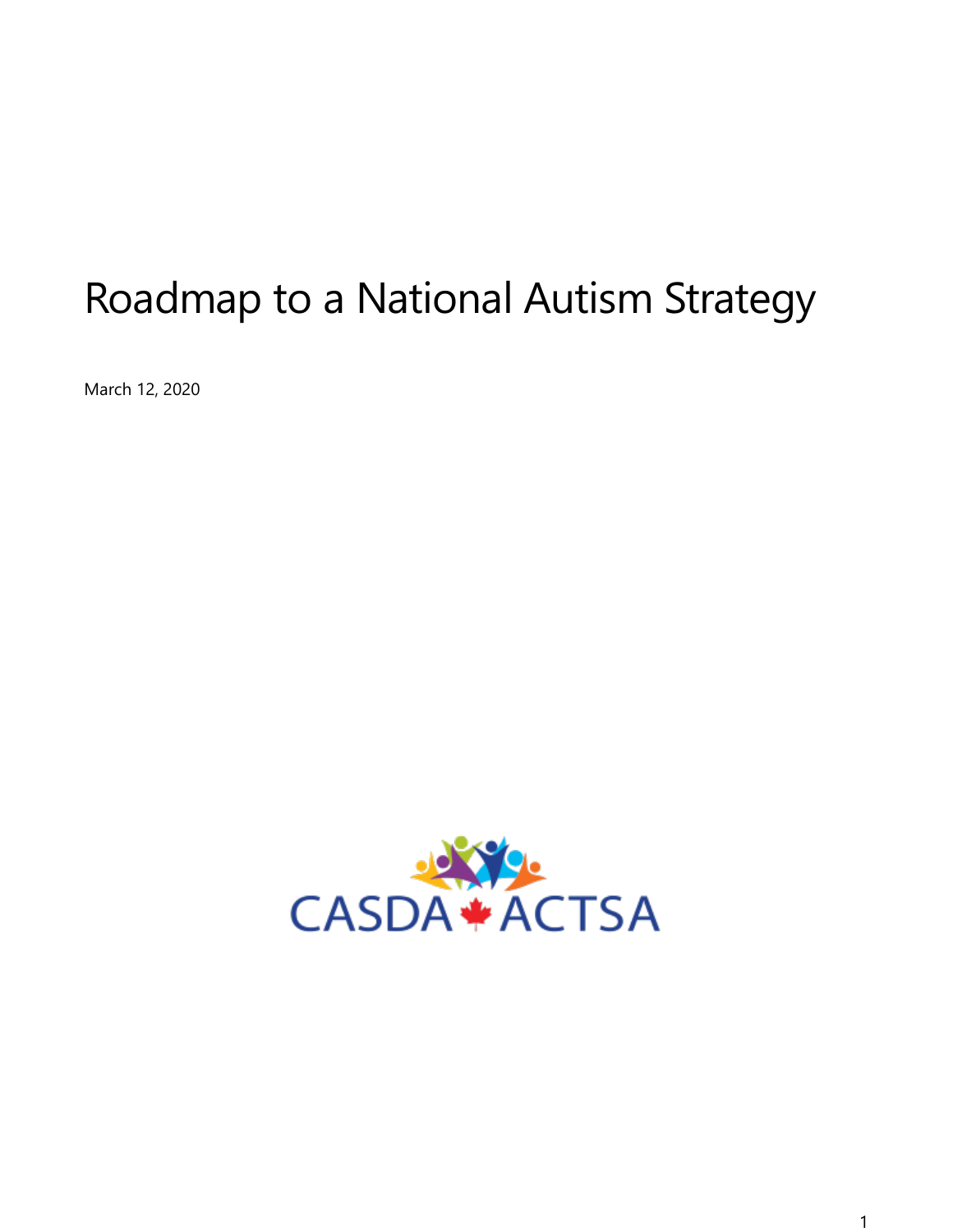# Introduction

On December 9, 2019, the federal government announced its commitment to developing and implementing a National Autism<sup>1</sup> Strategy (NAS), and has since tasked the Minister of Health, Minister Patty Hajdu and the Minister of Employment, Workforce Development and Disability Inclusion, Minister Carla Qualtrough with leading this vital work.

The Canadian Autism Spectrum Disorders Alliance (CASDA) is encouraged and grateful for this commitment.

CASDA formed after the Senate's seminal 2007 report, *Pay Now or Pay Later: Autism Families in Crisis,* to offer a unified voice for the Autism community, and has been calling for a NAS since that time. In 2018, CASDA developed the *Blueprint for a National Autism Spectrum Disorder Strategy* (the Blueprint) to lay the groundwork for what a NAS could look like for Canada. But the Blueprint is the beginning and not the end of the discussion. It gives suggestions for pillars of focus and some specific actions that government can take, but these are not the whole story of what is required.

To meet the vision of a strategy that delivers real results for Autistic Canadians, we need to continue to identify additional and transformational actions that go beyond the recommendations in the Blueprint. CASDA is ready to work with government and mobilize experts from across the country to develop these solutions.

CASDA is asking the government to develop a NAS that is ambitious and far-reaching in its scope and impact. The NAS needs to reach across government and will require careful coordination and buy-in between departments. Together we can develop a more comprehensive suite of actions to improve the quality of life of people on the Autism Spectrum in Canada, and their families.

<sup>1</sup> A note on language: Autistic people, Canadians/individuals living with Autism/ASD/an ASD, Canadians/ individuals on the Spectrum/Autism Spectrum –in consultations across the country there was recognition that the use of language in the Autism community continues to be an ongoing discussion. As our understanding and acceptance of Autism advances, so does the use and understanding of phrases to describe or reference the condition. In the spirit of being respectful of language preferences, these terms have been used interchangeably throughout the document.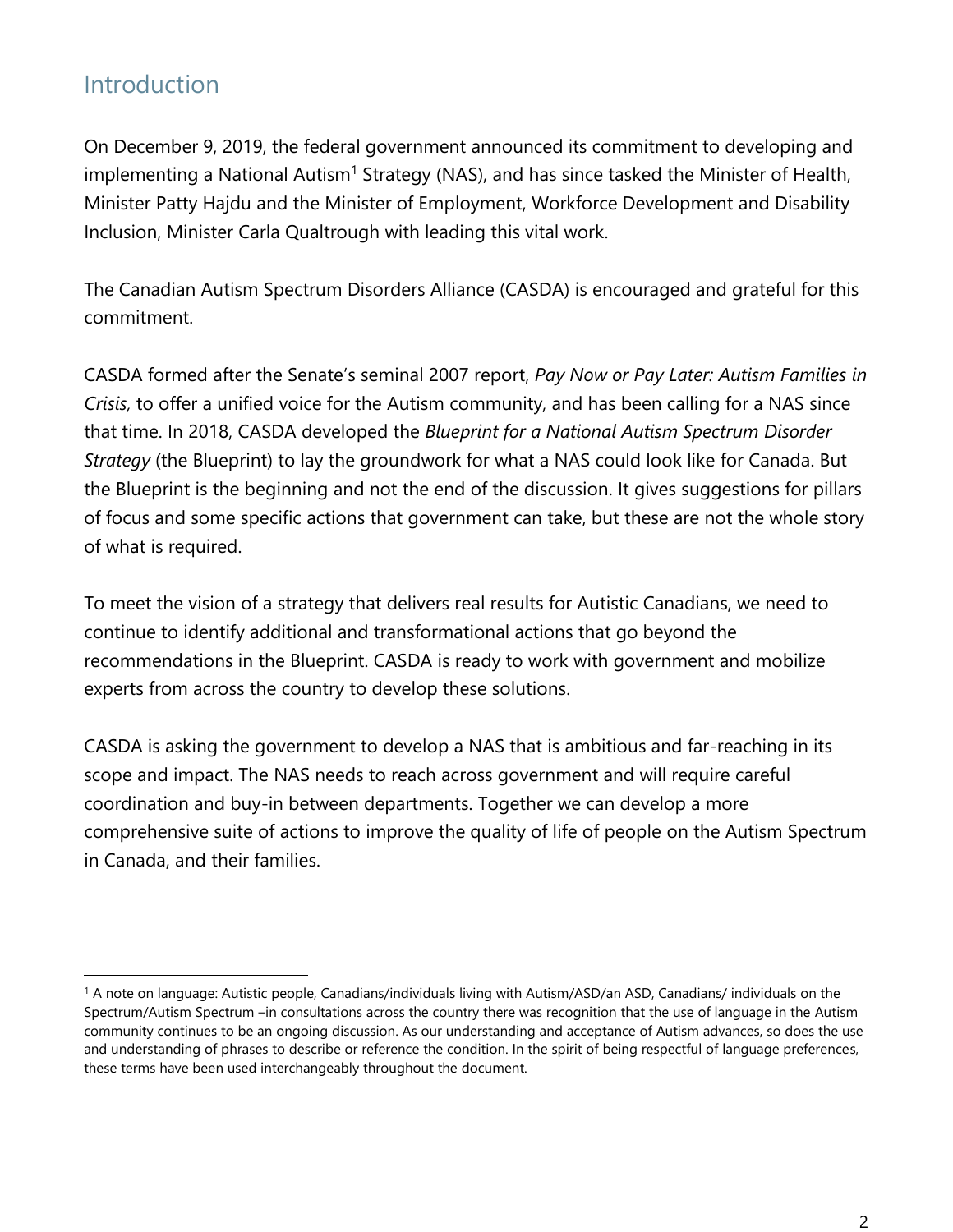This briefing document provides a roadmap to developing and implementing the NAS.<sup>2</sup> This includes some recommended early wins where government can demonstrate progress at the outset as well as processes for collaboration, timelines for working together and proposed sequencing of the actions outlined in the Blueprint.

<sup>&</sup>lt;sup>2</sup> This briefing document was produced by CASDA with additional support from Autism Speaks Canada (a CASDA member organization).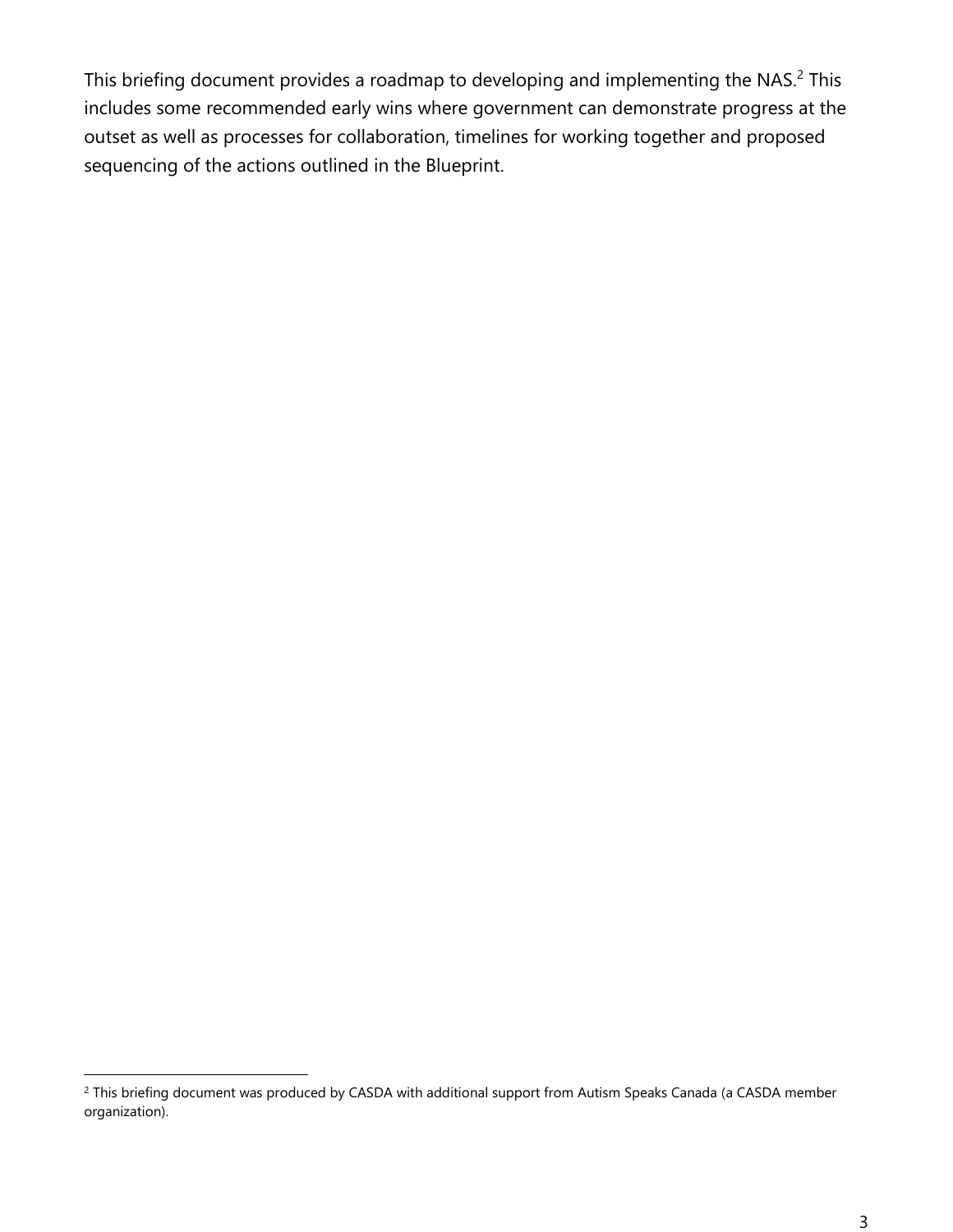# Who is CASDA?

Canadian Autism Spectrum Disorder Alliance (CASDA) is an alliance of 200 Autism organizations, service organizations, researchers, professionals and Autistic Canadians. We coordinate national conversations about Autism. We are a diverse and inclusive alliance making a difference.

CASDA was formed July 2007 shortly after the Senate Committee Report "Pay Now or Pay Later: Autism Families in Crisis". During this time the federal government sent a clear message to the Autism community: Work together with a unified voice. The Autism community responded by forming CASDA.

# What is the Blueprint?

CASDA developed the Blueprint in order to share a collective vision of a National Autism Strategy. The Blueprint has gained support from the Autism community from coast-to-coastto-coast. This includes 200 CASDA members, and endorsements from across political party lines. The actions it recommends are only some of what will be necessary for the NAS to meet the vision of the Blueprint and truly improve the lives of people with ASD and their families.

For more detail on the Blueprint, see Appendix A.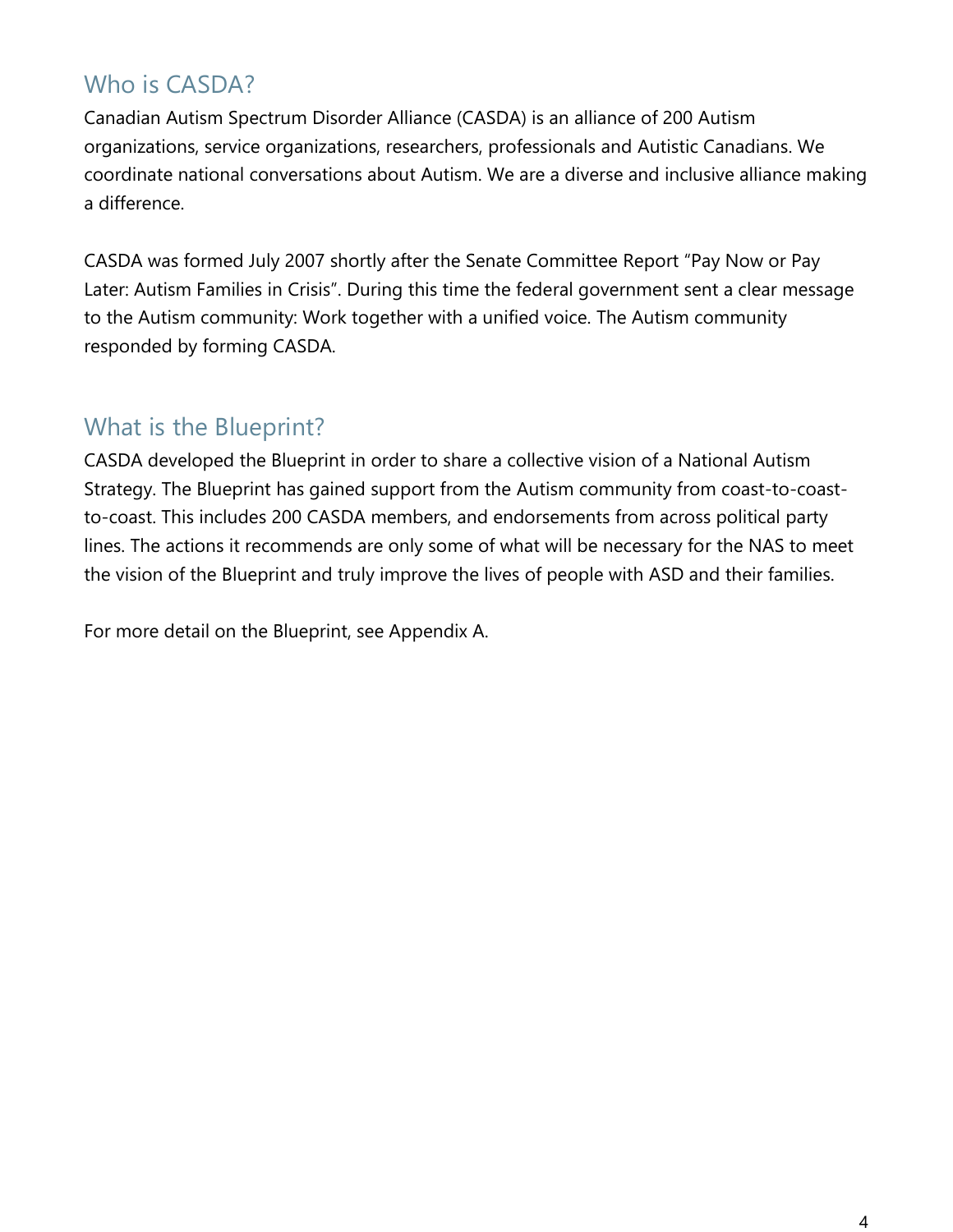# A roadmap to develop and implement the NAS



This graphic refers to the **Blueprint+** because actions taken at these stages should include, but not be limited to, those outlined in the Blueprint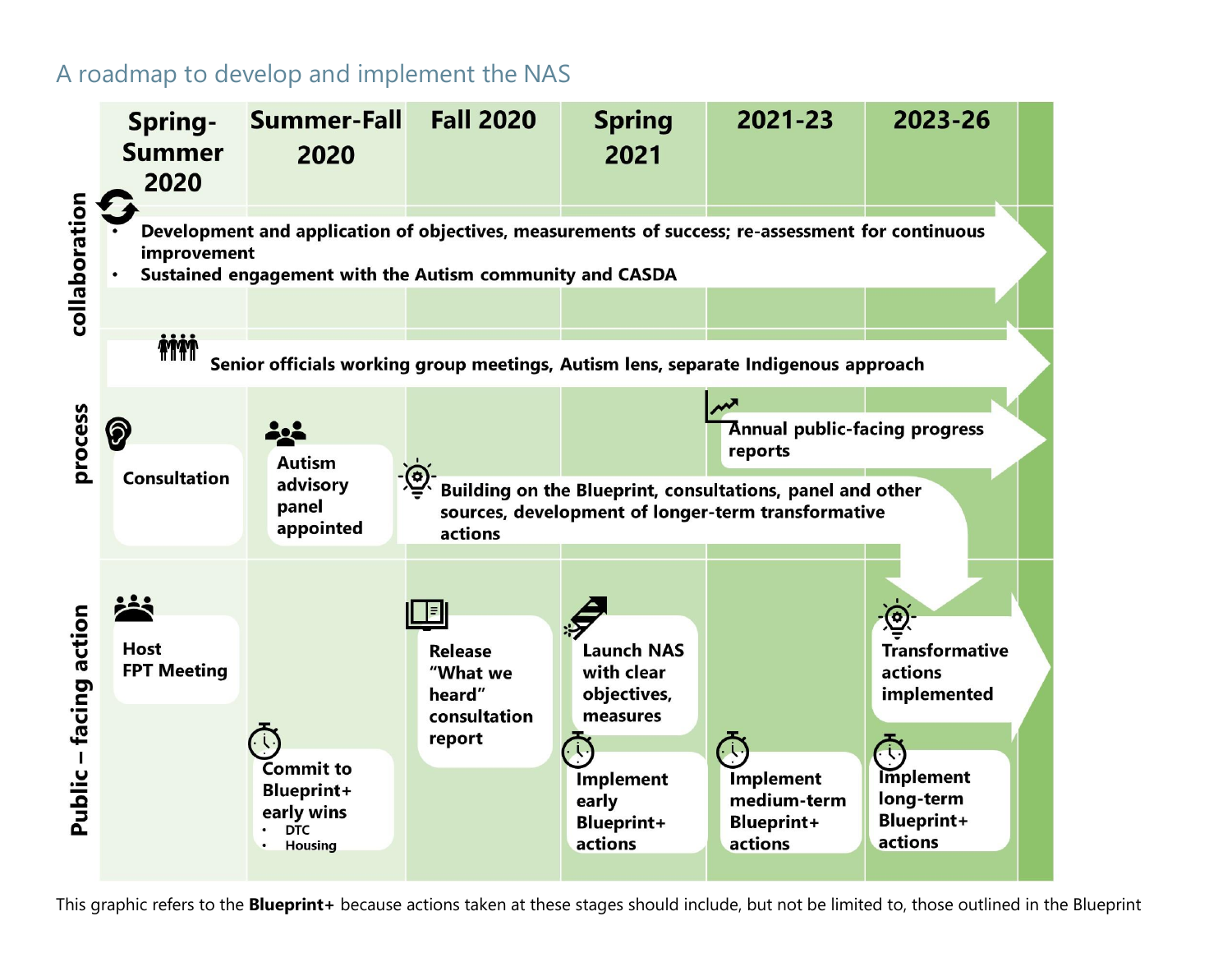# A roadmap to develop and implement the NAS

#### Building on progress

The work of developing and implementing the National Autism Strategy does not start from scratch. Since the Senate's 2007 report *Pay Now or Pay Later: Autism Families in Crisis,* CASDA and the Autism community have not only been calling for an Autism strategy, but have also been working to develop priorities and best practices to inform such a strategy. This work has included key reports and milestones:

2007 - The Senate publishes its report *Pay Now or Pay Later: Autism Families in Crisis* recommends the development of a National Autism Strategy

2014 - CASDA completes it National Autism Needs Assessment Survey, highlighting most pressing areas for people with ASD and their families

2014 - McKinsey and Co publish the *See Things My Way* report which proposes a continum of care across a lifespan for people with ASD

2015-2016 - The Canadian Autism Partnership Project, with funding from PHAC, holds extensive consultations and identifies top priorities for people with ASD and their families

2018 - CASDA develops the Blueprint for a National Autism Strategy that focuses on federal leadership and actions to deliver progress on key priorities

This work, some of which was funded and supported by the federal government, means that the development and implementation of the NAS can build on a solid foundation of research. With this work in hand, the NAS can be developed and implemented on an expedited basis, so that Autistic Canadians and their communities can start to see changes in their lives as soon as possible.

### The end point: an impactful, measurable, sustainable NAS

CASDA is eager to work with the government to develop and implement a robust NAS. This NAS should have a clear and meaningful vision considering the whole lifespan and spectrum of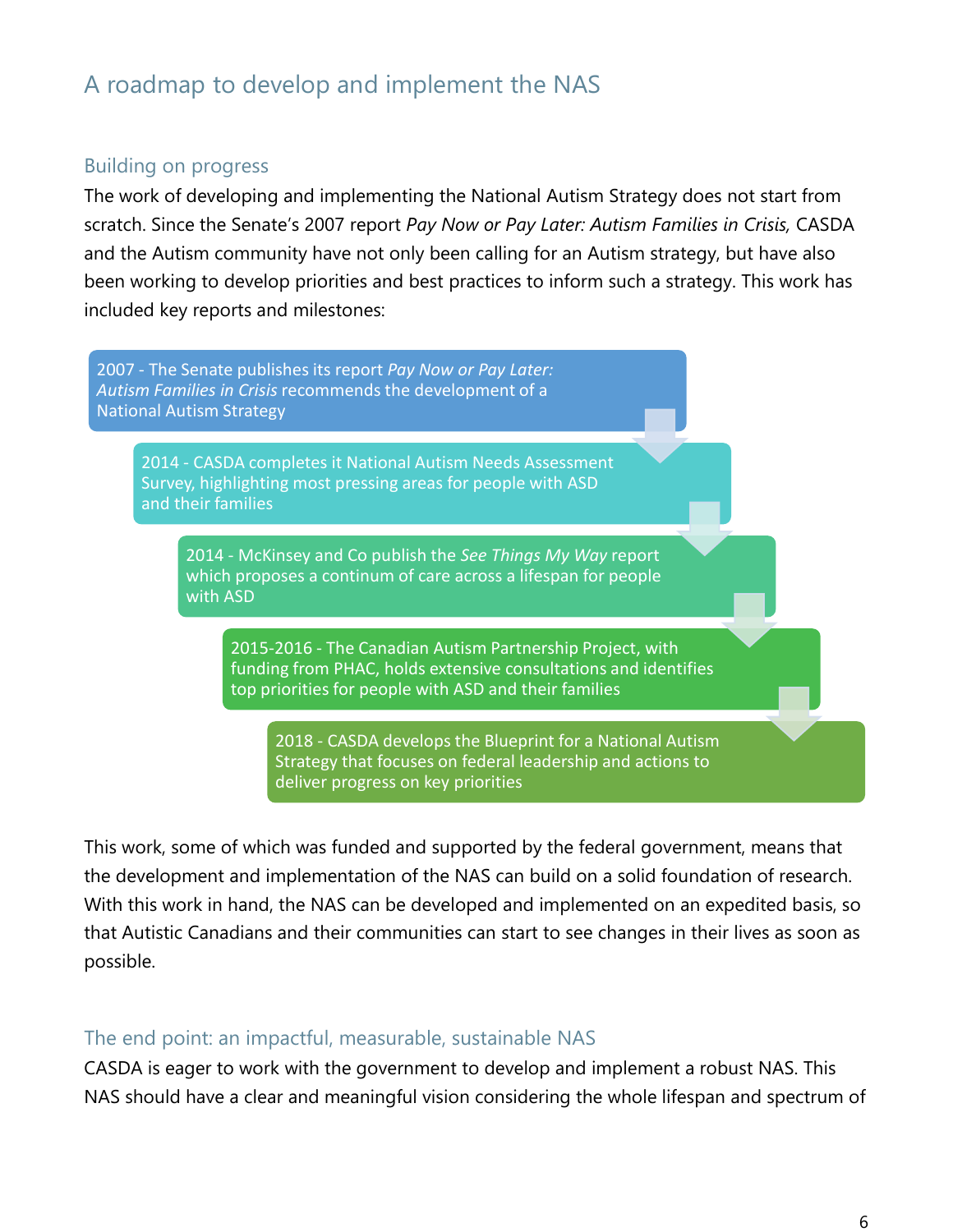needs of Canadians on the Autism Spectrum, with special considerations for vulnerable Autistic Canadians.

The government's commitment to a NAS has given the Autism community hope, but the lack of detail to date also raised some concern that the strategy might not be robust, or could be just an enhancement of existing programs and approaches. CASDA and the whole Autism community are ready to work with government to find innovative, transformational approaches to ensure the NAS is more than a collection of new or slightly enhanced program funding.

### A cross-government approach

The NAS should be developed to include a full suite of concrete actions that will directly impact the lives of people with Autism and their families. It should also reach across other government activities and strategies to ensure that Autistic Canadians and their families are taken into consideration even when they are not the primary population being served by a program or policy.

To achieve this, the Blueprint proposes a strong cross-government approach to Autism. CASDA is very encouraged to see that a lead Minister has been assigned to direct the NAS, and that the NAS is embedded in mandate letters. In order to maintain cross-government momentum, the Blueprint calls for a **cross-government senior civil servant table meeting at regular intervals to coordinate the development and implementation of the strategy.**

In addition to this, to ensure Autistic Canadians and their needs are considered in all government work, and not just in the NAS, CASDA asks the government to develop an Autism lens to apply to policy proposals. To support this work, including implementing the Autism lens, and to provide a resource to government's policy and program development within the NAS and outside it, CASDA also asks the government to **develop an Autism Advisory Panel made of up self-advocates, family members and experts in the field.** 

### Setting objectives and taking measurements of success

The NAS cannot succeed if it doesn't measure its progress. In order to do this, CASDA asks the government to collaborate with CASDA and the Autism community to set a series of objectives and success measures, focusing on clear outcomes, to track the progress of the NAS. This will not only maintain momentum and accountability; it will also allow government to take an evidence-informed approach to re-assessing and revitalizing the NAS over time. The NAS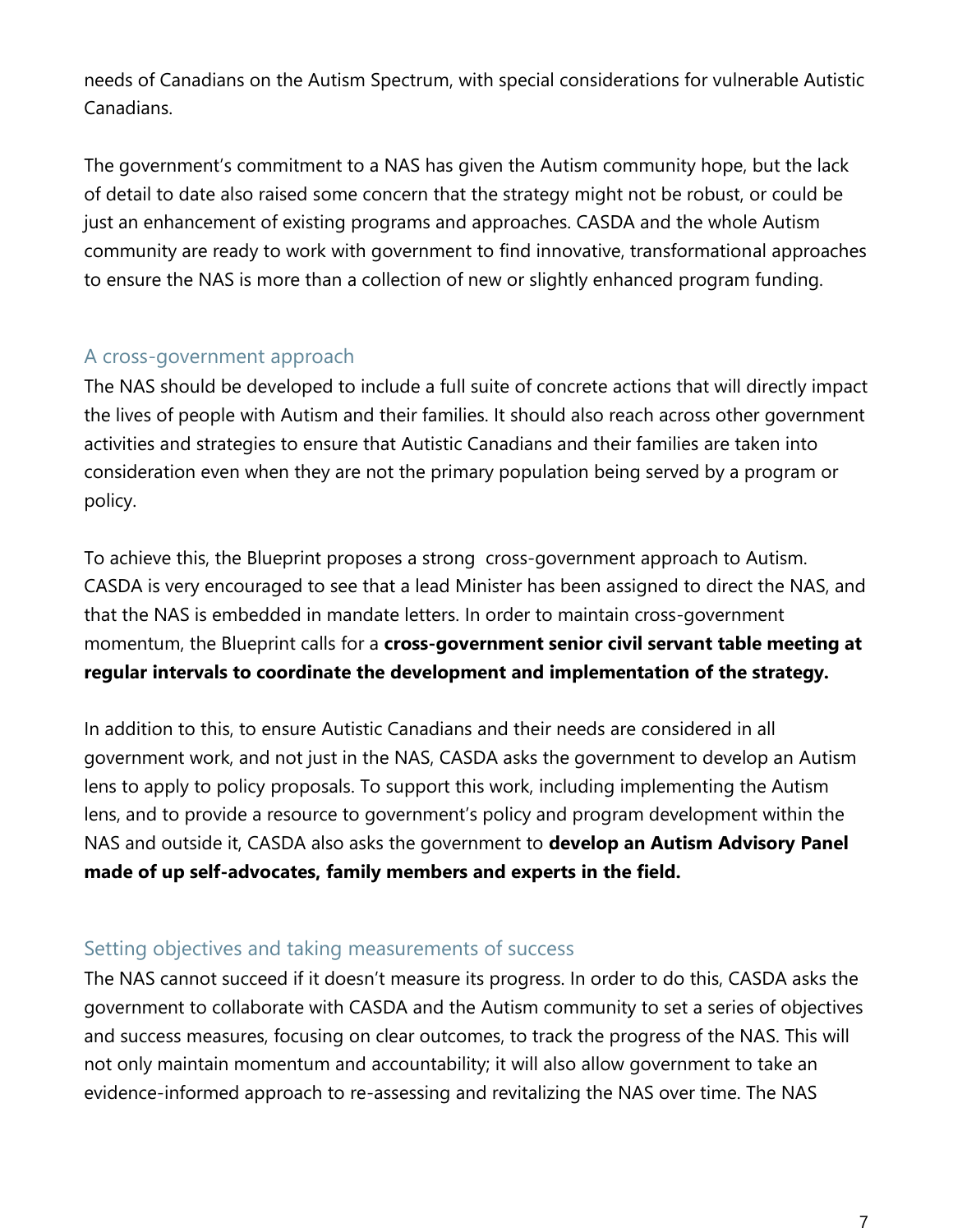should be sustainable, efficient and provide real outcomes for Autistic Canadians and their families. To do this, we ask the government to **develop a body of evidence on what is working, to aim for continuous improvement, and to have annual, public-facing report backs on progress.**

# Timeline

What follows is a proposed timeline for working together with the Autism community to develop and implement a robust NAS.

# Spring-Summer 2020

### Process: Meaningful consultation that builds on what we already know

In order to develop and implement the NAS, the government will need to hear directly from people with Autism and their communities. Consultation is vitally important, but the government should not proceed as if it were starting from zero. We urge the government to be targeted and efficient in its approach. Many of the foundational questions have been posed and answered in previous processes, including the Canadian Autism Partnership Project process and the 2014 CASDA National Needs Assessment, and Autistic Canadians are eager to see government action.

CASDA is eager to explore ways in which it can be helpful to the government in convening productive conversations with self-advocates, their families, and other experts. Given the limits of COVID-19 related to in-person gatherings, CASDA can work with government to identify consultation opportunities that allow for virtual gatherings but remain inclusive.

# Process: Strike a cross-government senior civil servant working group to ensure coordination and maintain momentum and develop an Autism lens to apply to work outside the NAS

As described above, CASDA asks the government to assign senior civil servants to a working group that will meet regularly to support the lead Minister and to ensure the NAS is progressing quickly and thoughtfully.

CASDA also asks government to **develop and apply an Autism lens. This means that Canadians on the Autism Spectrum and their distinct needs are incorporated in a**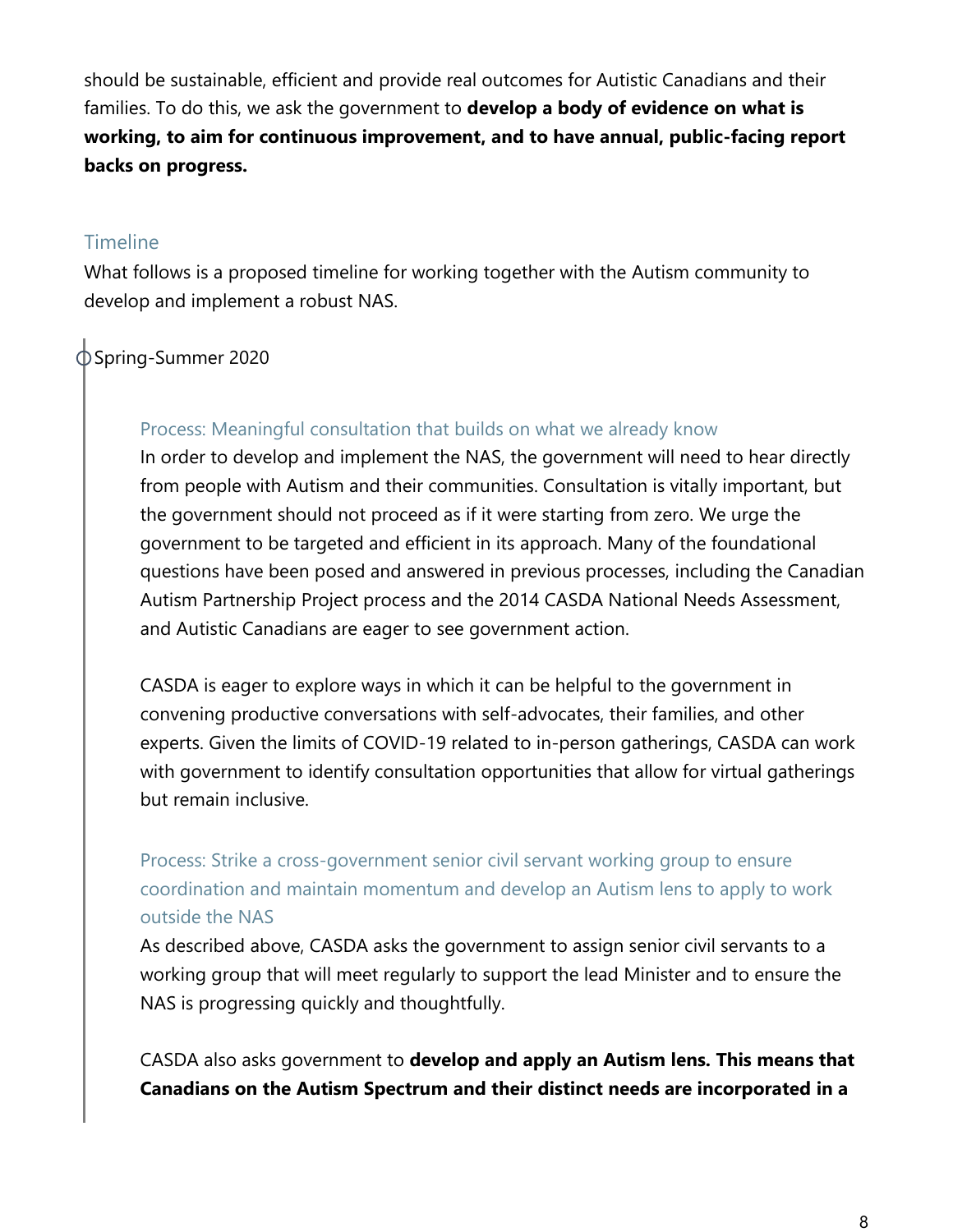**systematic way into government policy development to ensure strategies, policies, and investments are inclusive.** This is imperative because the government's impact on Autistic Canadians goes far beyond programs and policies that specifically target them. Any government program or policy can have a different impact on an Autistic Canadian relative to another Canadian. Autism is a truly intersectional issue that requires a subtle, cross-government approach.

This work of developing the lens can should start as soon as possible, and can be presented to the Autism advisory panel (see below) who can refine the lens as one of their first tasks.

# Process: Begin work with Indigenous partners on a separate, distinctions-based approach

It is vital for the government to work with Indigenous partners to ensure that Indigenous-specific strategies are in place to provide the most appropriate responses to Indigenous people with Autism. Using the National Housing Strategy as a model, government should co-develop separate, distinctions-based approaches for Indigenous Autistic Canadians. In addition to this, care should be taken to ensure that all Autism programs, and not just those designed specifically for Indigenous people, are culturally safe and appropriate for Indigenous people, and for vulnerable populations.

#### Action: Host an initial FPT meeting to learn from and support PTs

While the community recognizes the distinction between federal and provincial or territorial jurisdiction in this space, Autistic Canadians and their families expect their leaders to work together to have coordinated and collaborative responses so that all Canadians can access the support they need regardless of where in the country they live.

CASDA asks the government to open a dialogue about Autism between itself and the provinces and territories through a Ministerial FPT meeting. The goals of this meeting could include sharing best practices and similar challenges, and to set an agenda for continuing meetings and collective work going forward.

Summer-Fall 2020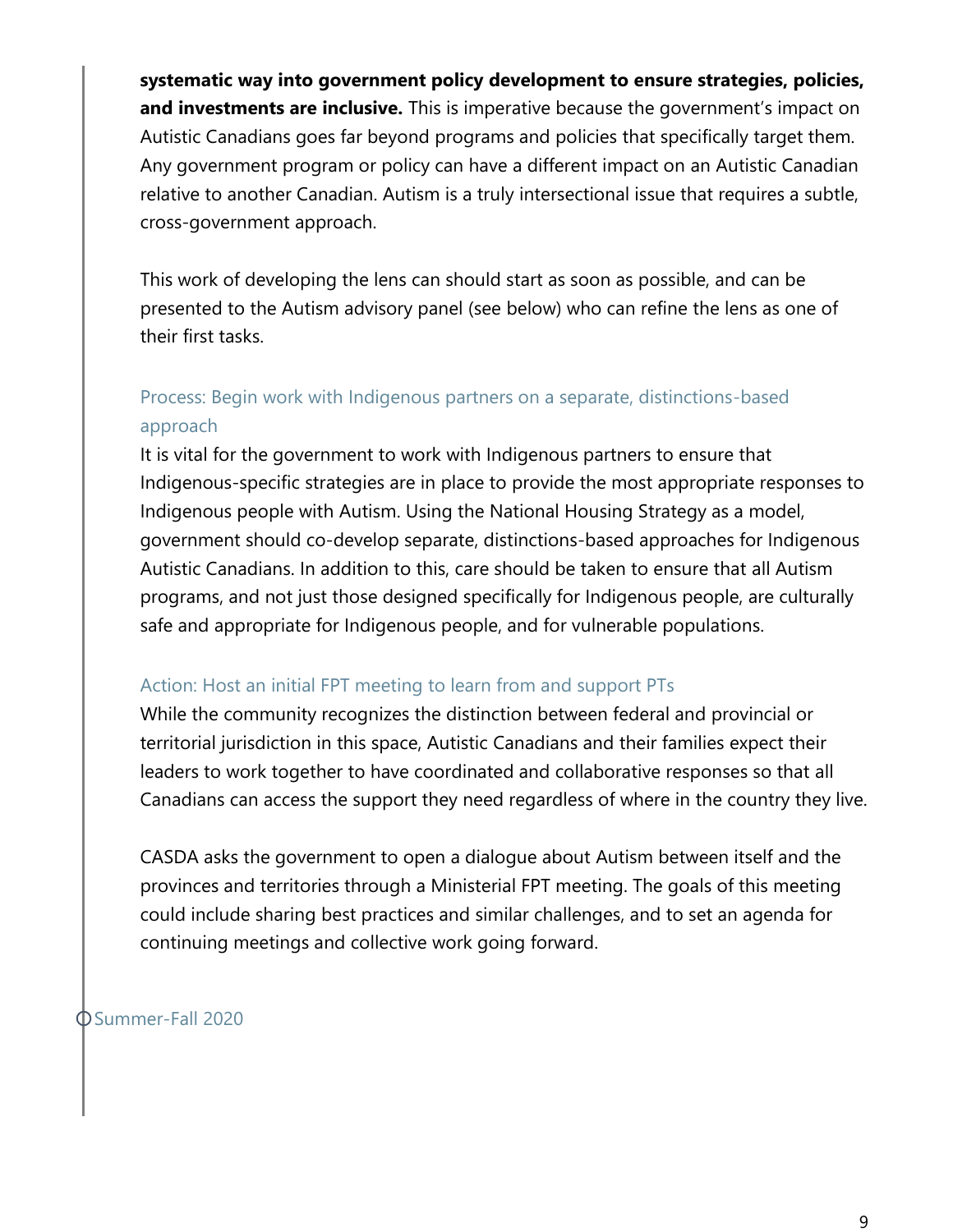Process: Appoint an Autism Advisory Panel to support and collaborate with government on design and implementation of the NAS

CASDA asks the government to convene an Autism Advisory Panel with diverse representation with a mandate to:

- Advise on the development of the strategy
- Assist in developing and implementing the Autism lens that can be used to ensure policies and programs are responsive to the needs and circumstances of Canadians with Autism.
- Play an ongoing role after the strategy is launched to identify opportunities and areas in need of improvement.

# Process: Start developing longer-term transformational actions that extend beyond the suggestions in the Blueprint

CASDA's Blueprint for a National Autism Strategy outlines some key actions that government can take to improve the lives of Autistic Canadians. But these are not enough on their own. In order for the NAS to fulfill its potential to radically change the quality of life for people with Autism and their families, the government must work with the Autism community to identify areas for truly transformational action.

# **Government should begin developing the transformational actions as early as possible in the policy development and implementation process.**

#### Action: Announce early wins

CASDA has a developed a slate of suggested "early wins" to help the government show clear leadership and commitment right away. These draw from the Blueprint, and would help people with Autism and their families immediately. Although the details of implementation will take some time to finalize, government could show progress by announcing its commitment to these early wins right away.

These early wins are:

#### *Committing to reforming the Disability Tax Credit.*

Reform to the Disability Tax Credit can reduce the high rate of rejection for people with Autism and to make it refundable. Because the DTC is a "gateway" assessment for other disability programs, it could deliver immediate financial relief for Autistic Canadians and their families. This is especially important to ensure that families of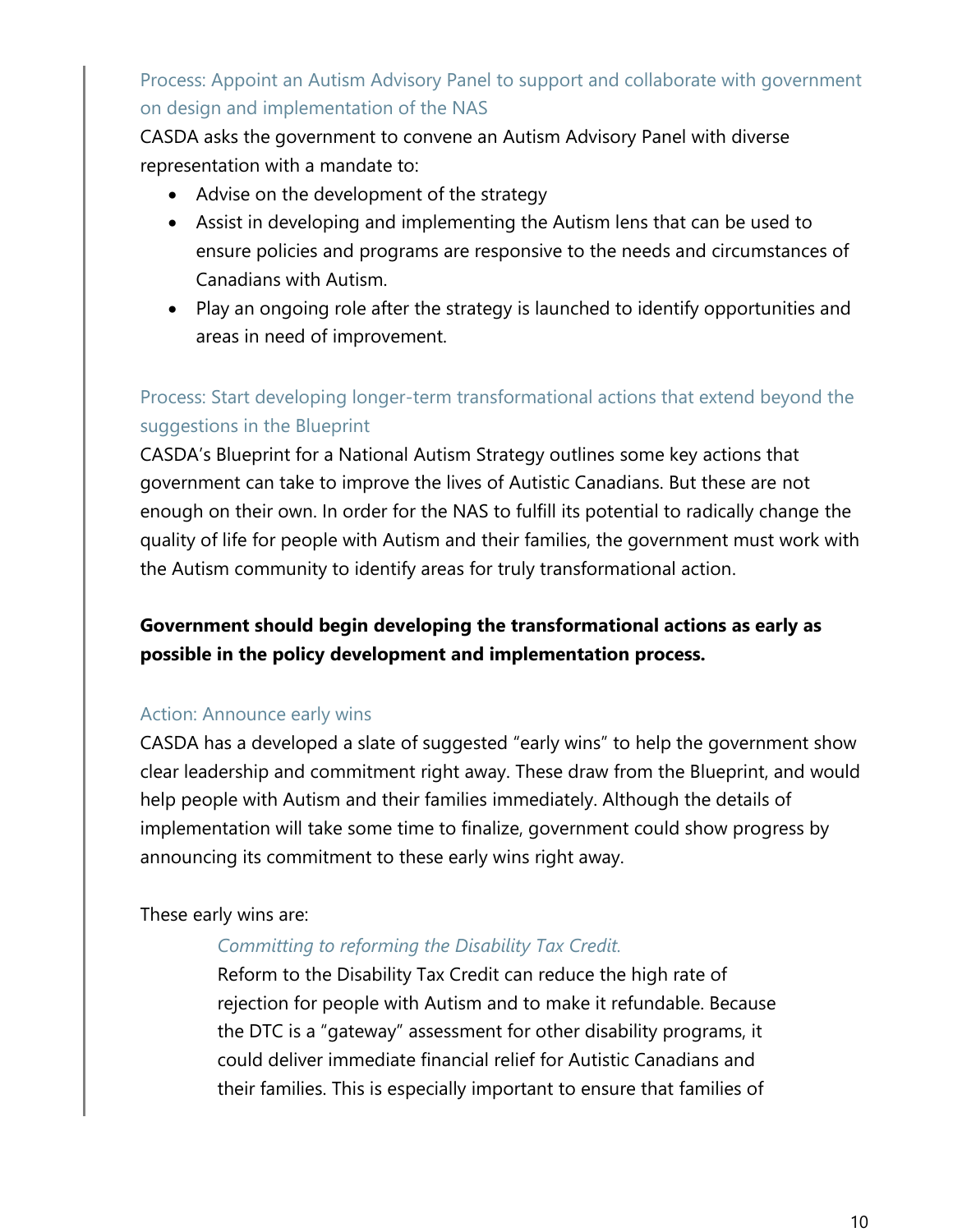children with Autism benefit from the planned doubling of the Child Disability Benefit. As a tax initiative, this would be appropriate for the government to announce in the fall 2020 Fall Economic Update.

### *Prioritizing research, innovation, and investment in housing options that provide independence and support for people with Autism.*

The Canada Mortgage and Housing Corporation (CMHC) does annual calls for proposals for its research and innovation initiatives. CMHC could make this an early win by identifying initiatives focused on housing options for Autistic Canadians as a priority for the call for the 2021 fiscal year and by working with CASDA to do outreach to promote proposals from the service and research community. In some cases, this may need to focus on calls launched in 2021 for activities that take place in 2022 (e.g. the call for CMHC Solutions Lab proposals for the next year closes on March 20, 2020).

#### Fall 2020

#### Action: Release "What we Heard" consultation report

In order to show progress and report-back to the Autism community, government can release a "What we Heard" consultation report. This can include early signals about the direction government is pursuing in developing and planning to implement the NAS, so that the Autism community can continue to collaborate and partner with government to course-correct, if necessary.

# Spring 2021

Action: Launch the NAS, including clear objectives, success measures and timelines for implementation as well as implementation of "first steps" from the Blueprint

**CASDA asks government to aim to launch the NAS in Spring 2021**. Although this is an ambitious timeline, it is achievable, especially in light of the strong foundation that comes from earlier investments like the Canadian Autism Partnership Project, CASDA's National Autism Needs Assessment Survey and recommendations in the Blueprint and *Pay Now or Pay Later.*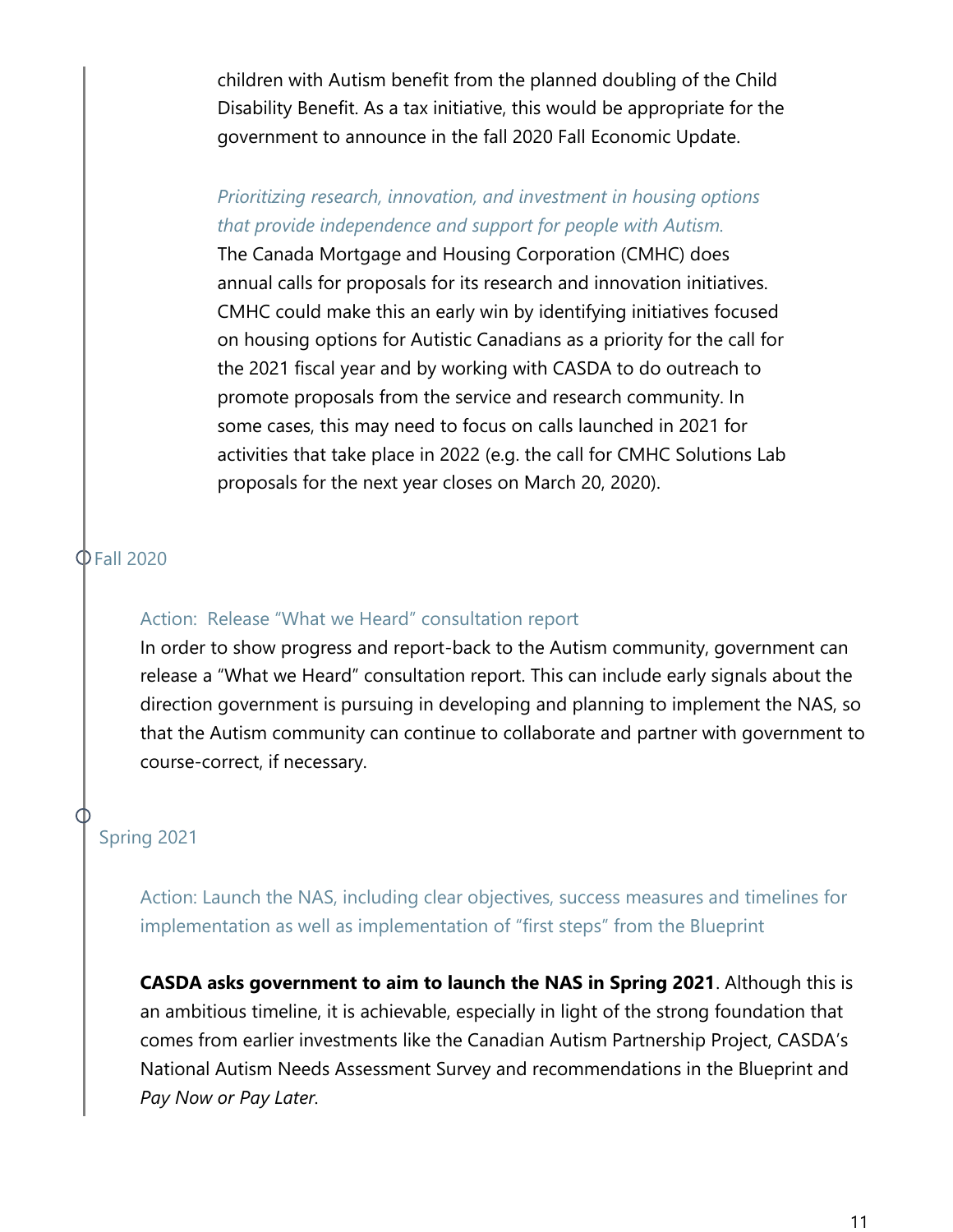The launch of the strategy should include clear objectives and measurements of success, as well as a timeline for public-facing reporting on progress.

The work of implementing, and even continuing to develop and redevelop the NAS will not stop when the strategy is launched. As described above, there should be regular reporting, monitoring, assessment and corresponding repositioning of the strategy to ensure results and sustainability, and medium-and longer-term actions should continue to be implemented and improved over time.

# 2021-2023

I

Process: Government publishes its first progress report to track success and engage with Autism community

As a part of designing objectives for the NAS and measurements of success, CASDA asks government to set timelines for publishing public-facing reports on progress. This could begin with a one-year report in spring 2022.

# Action: Medium-term actions, including those outlined in the Blueprint, are implemented

In the months following the launch of the strategy, government will be ready to implement actions recommended in the Blueprint that CASDA is proposing as "mediumterm" actions. For full details see "Proposed sequencing of Blueprint Actions" below.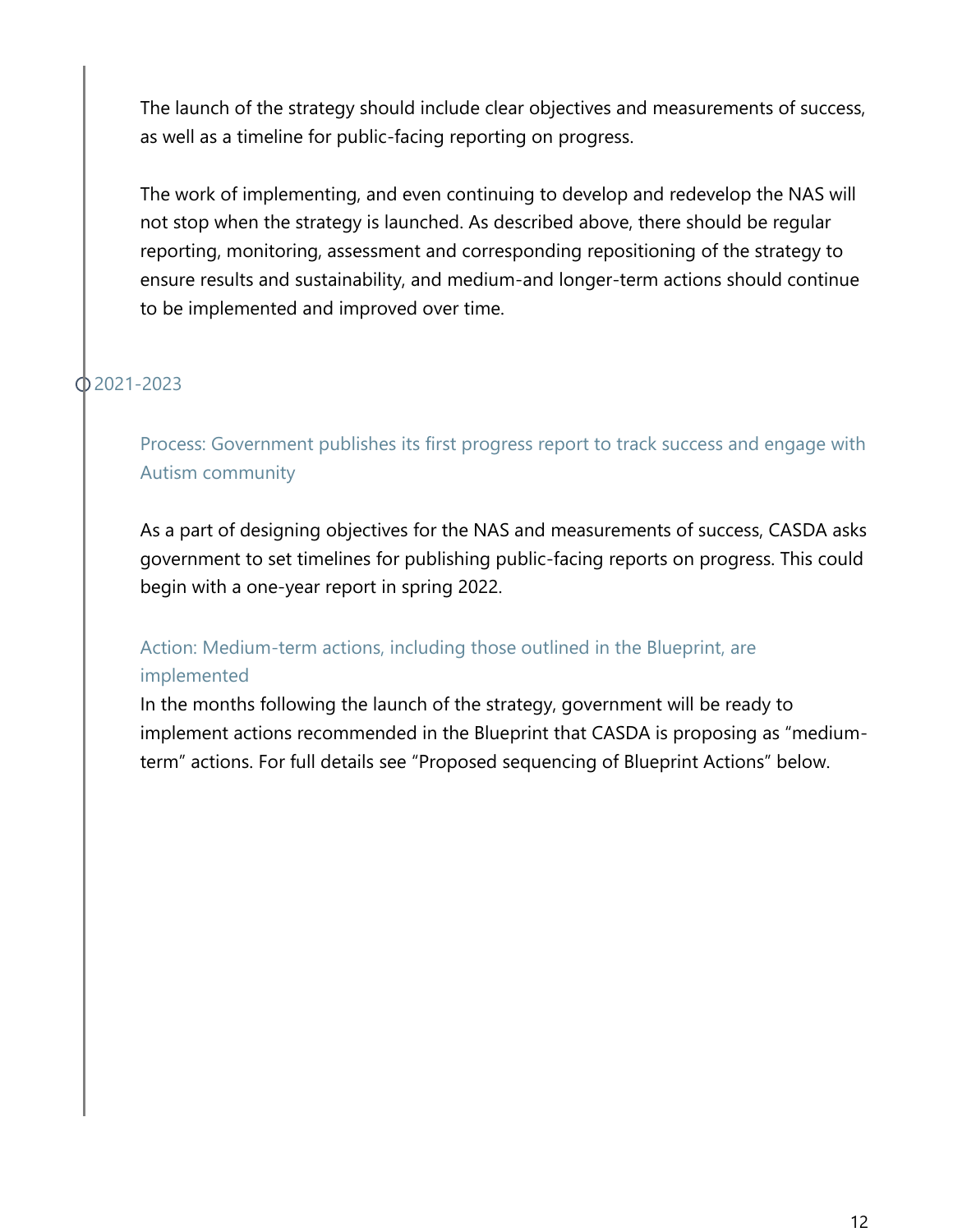Process: Government publishes progress reports on an annual basis to track success and show continuous improvement

In order to help build the body of evidence for continuous improvement, CASDA asks for public-facing progress reports to be made regularly.

Action: Government implements more transformational changes, developed in collaboration with Autism community to push towards NAS objectives Having started the collaborative process of developing a slate of transformative actions in 2020, more transformative policy and investments should be ready to begin implementation by 2023.

#### Action: Longer-term actions from the Blueprint are implemented

As the NAS becomes mature, government will be ready to implement actions recommended in the Blueprint that CASDA is proposing as "longer-term" actions. For full details see "Proposed sequencing of Blueprint Actions" below.

#### Ongoing

The NAS should not be simply a three or five-year commitment. It should be a transformational effort that will continue to be refined to improve the lives of people with Autism and their communities well into the future. With this approach Canada becomes a world leader in providing full and equitable access to Autistic Canadians across their lifespans.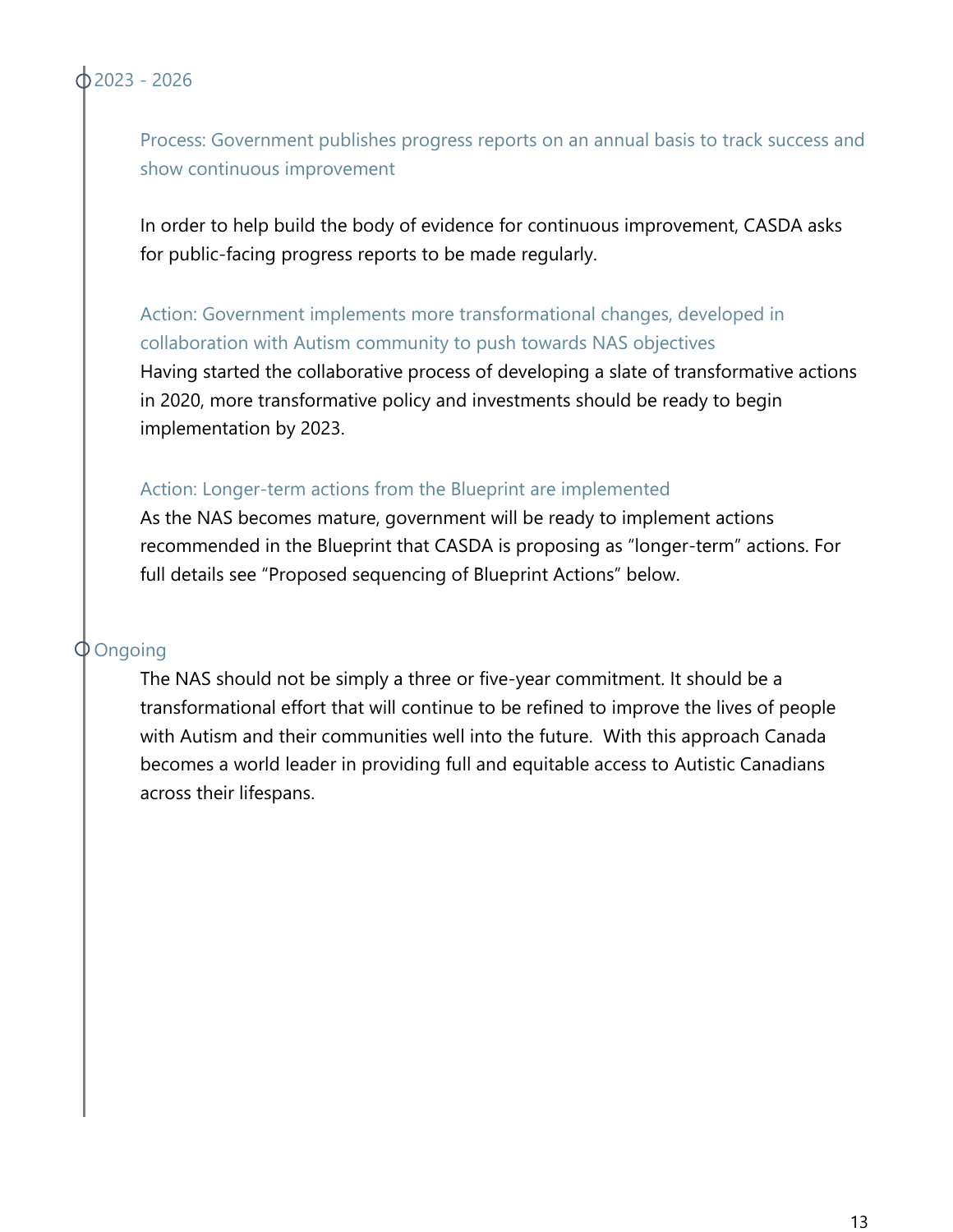# Proposed sequencing of Blueprint Actions

#### A staged approach to policy development

CASDA's Blueprint for a National Autism Strategy lays out 22 actions that should form a part of the NAS. Some of these actions can be implemented relatively swiftly. Others will take longer-term development before they can be in place. What follows is a proposed sequencing of the 22 actions described in the Blueprint.

It is essential to understand that these actions should form a part of a robust NAS, but that they must be supplemented with broader, more transformational actions, and with specific targeted actions identified through consultation and collaboration with the Autism community.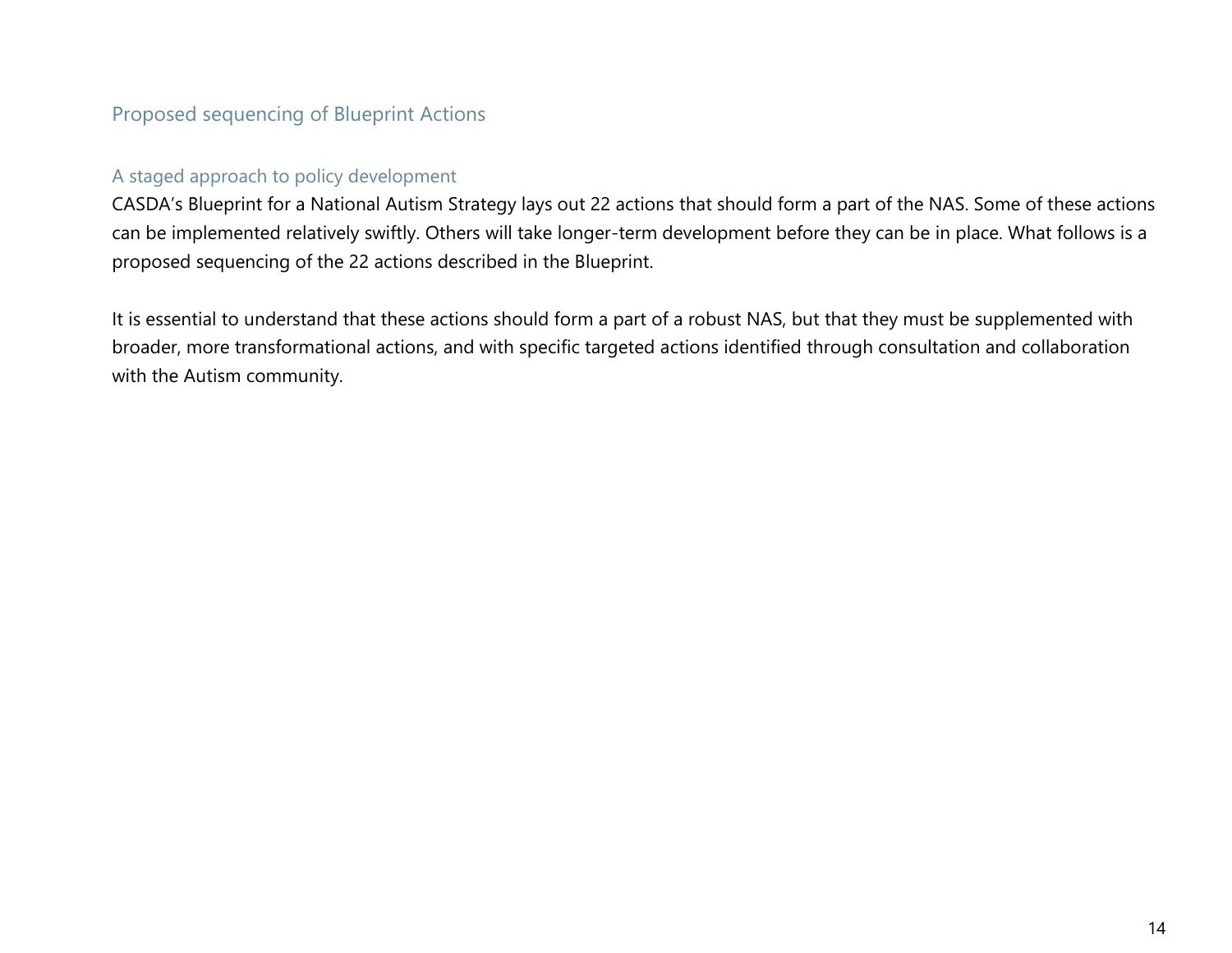|                          | First-steps                                                                                                                                                                                                                                                               | Medium-term                                                                                                                                                                                                            | Longer-term                                                                                                                                                                                                                                                                                                   |
|--------------------------|---------------------------------------------------------------------------------------------------------------------------------------------------------------------------------------------------------------------------------------------------------------------------|------------------------------------------------------------------------------------------------------------------------------------------------------------------------------------------------------------------------|---------------------------------------------------------------------------------------------------------------------------------------------------------------------------------------------------------------------------------------------------------------------------------------------------------------|
| Strategy and leadership  | Launch focused consultations to<br>reach a broad range of<br>Canadians<br>Begin processes for distinctions<br>based Indigenous Autism<br><b>Strategies</b><br>Convene an FPT ministerial<br>meeting<br>Announce early win federal<br>$\bullet$<br>leadership commitments  | FPT governments create a<br>$\bullet$<br>platform for collaboration and<br>coordination<br>Launch the National Autism<br>$\bullet$<br>Strategy<br>Engage the Autism community<br>on Accessible Canada Act<br>standards | Facilitate better cooperation among<br>$\bullet$<br>provinces and among researchers<br>Ensure regular reporting and renewal of<br>$\bullet$<br>the National Autism Strategy with<br>additional initiatives to respond to the<br>needs of Autistic Canadians.                                                  |
| Affordability and access | Reform the Disability Tax Credit<br>$\bullet$<br>Ensure consistency for ASD costs<br>$\bullet$<br>for the medical expense tax<br>credit<br>Fund the development of more<br>$\bullet$<br>Autism research that will be of<br>assistance to professionals via<br><b>CIHR</b> | Enhance the Child Care Expense<br>Deduction                                                                                                                                                                            | Build leading Autism support into federal<br>$\bullet$<br>health systems (e.g. First Nations, military<br>families)<br>Develop CIHR training for professionals to<br>$\bullet$<br>learn about Autism<br>Explore a user-centred model like<br>$\bullet$<br>Australia's National Disability Insurance<br>Scheme |
| Information              | Launch an awareness<br>campaign/public education<br>campaign to promote better<br>understanding and inclusion of<br><b>Autistic Canadians</b>                                                                                                                             | Build strategies to engage<br>$\bullet$<br>institutions and employers to<br>promote best practices for<br>inclusion                                                                                                    | Build a learning network for practitioners<br>$\bullet$<br>and policymakers to build evidence and<br>consensus on promising practices and<br>policy reform                                                                                                                                                    |

# Proposed sequencing of Blueprint Actions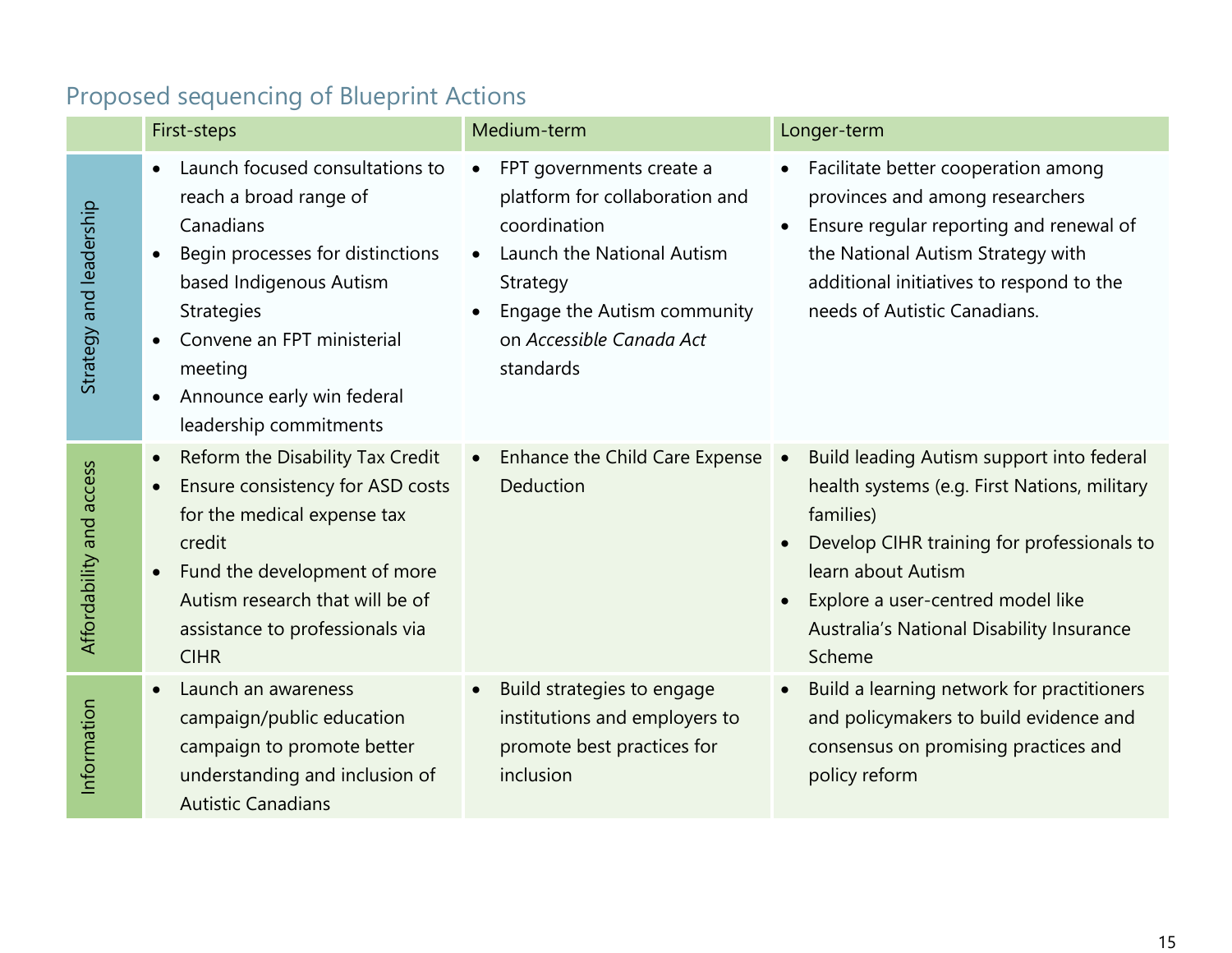| Employment | Invest in Labour Market<br>$\bullet$<br>Information about people with<br>Autism through LMIC.<br>Support the creation of inclusive<br>$\bullet$<br>workplaces through initiatives<br>like Ready, Willing and Able | Ensure federal training<br>programs respond to the needs<br>of people with Autism (e.g.<br>youth employment and skills<br>strategy, Labour Market<br><b>Transfer Agreements)</b><br>Re-invest in pre-employment<br>$\bullet$<br>programs for people with ASD | Break down barriers in benefit design (e.g.<br>$\bullet$<br>claw back rates from income support) in<br>collaboration with provinces and<br>territories<br>Identify barriers to workplace inclusion<br>$\bullet$<br>and develop program and, legislative<br>policy responses |
|------------|-------------------------------------------------------------------------------------------------------------------------------------------------------------------------------------------------------------------|--------------------------------------------------------------------------------------------------------------------------------------------------------------------------------------------------------------------------------------------------------------|-----------------------------------------------------------------------------------------------------------------------------------------------------------------------------------------------------------------------------------------------------------------------------|
| Housing    | Prioritize research, innovation<br>$\bullet$<br>and investment in Autism<br>housing options in NHS<br>programs                                                                                                    | Next phase of NHS<br>$\bullet$<br>programming includes<br>investment streams and<br>programs responsive to ASD                                                                                                                                               | Invest in the creation of more housing<br>$\bullet$<br>options suitable to need of adults with<br>Autism                                                                                                                                                                    |
| Research   | Engage PT governments to<br>$\bullet$<br>renew the National Autism<br>Surveillance System                                                                                                                         | Map research gaps with<br>$\bullet$<br>provinces and Autism<br>community to inform research<br>priorities                                                                                                                                                    | Invest in world-leading research, including<br>$\bullet$<br>through CIHR, which is co-designed with<br>people with Autism and takes a health<br>equity perspective<br>Complete and expand the National Autism<br>$\bullet$<br>surveillance system                           |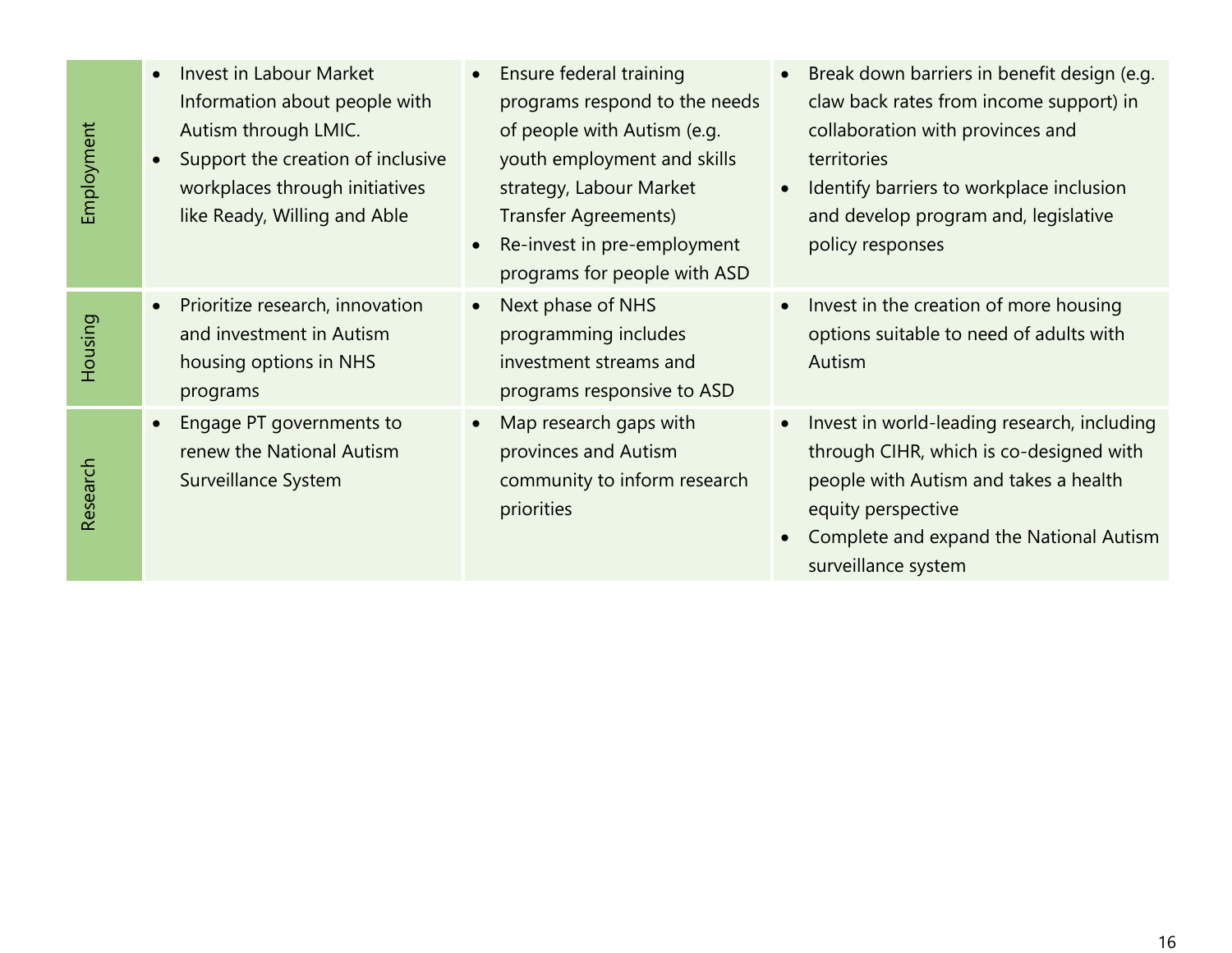#### **What is Autism/Autism Spectrum Disorder?**

Autism/ Autism Spectrum Disorder is a lifelong neurodevelopmental condition with a range of characteristics. There are many degrees of autism, making each individual unique; however, all people living with Autism can benefit from the appropriate resources and supports.

Autistic individuals often experience challenges with communication and social interactions and can display restrictive and repetitive behaviour.

An Autism diagnosis is often associated with co-occurring sensory, physical, and mental health conditions.

As an example, children with Autism are four times as likely to suffer gastrointestinal problems and more than twice as likely to have a psychiatric diagnosis than the general population.